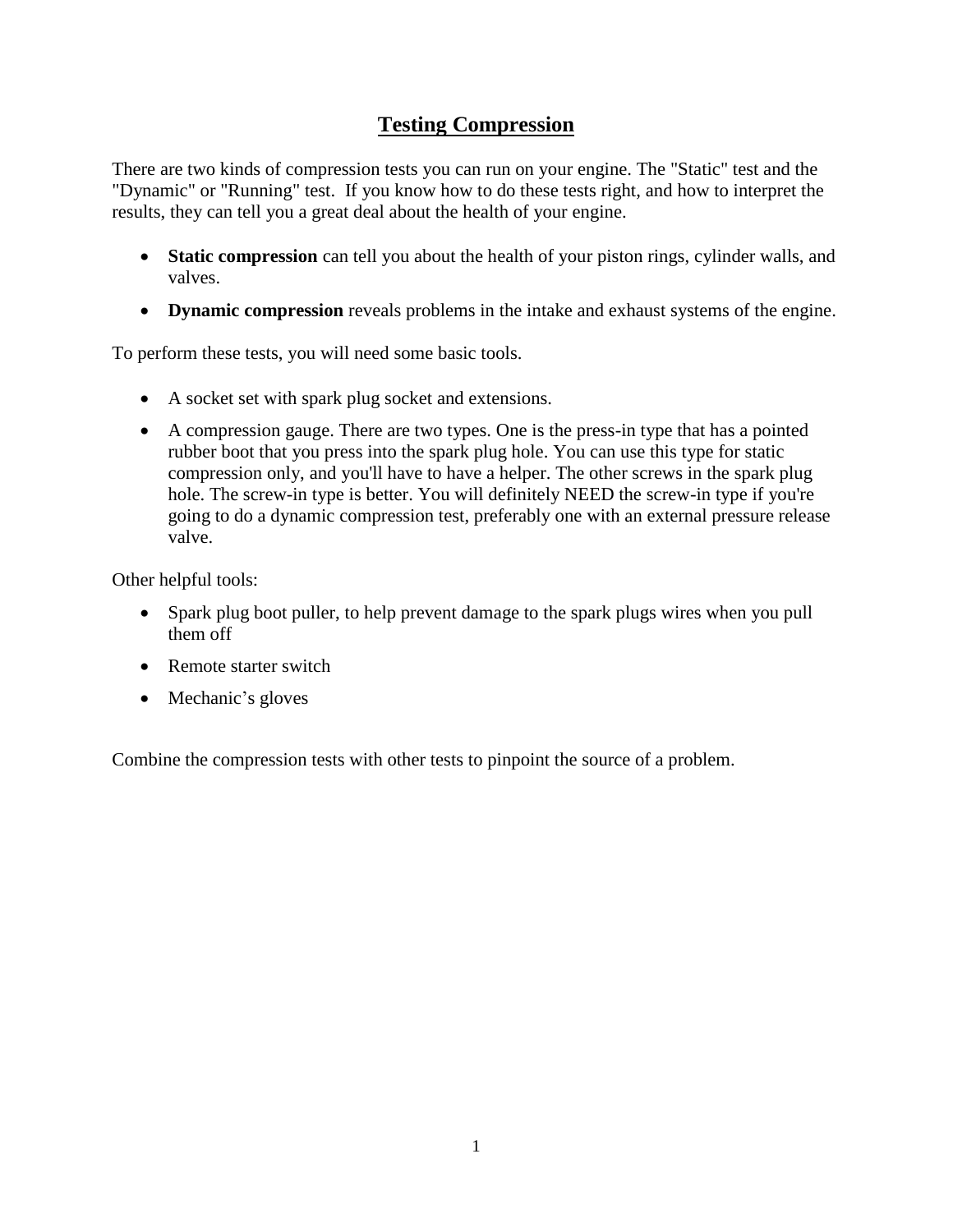## **Static compression Test**

To perform a static compression test:

- 1. Start the engine and warm it up to normal operating temperature.
- 2. While the engine is warming up, make a chart on a piece of paper, like the one to the right. It doesn't have to be fancy. Just draw it out with a pencil. This chart is for a V-8. A 4-cylinder engine will have only 1 column, as will an inline 6. Adjust your chart to match your engine.

| Left Bank<br>Compression |     | <b>Right Bank</b><br>Compression |     |
|--------------------------|-----|----------------------------------|-----|
| Dry                      | Wet |                                  | Wet |
|                          |     |                                  |     |
|                          |     |                                  |     |
|                          |     |                                  |     |
|                          |     |                                  |     |

- 3. Now that the engine is warmed up, remove all the spark plugs.  $\Box$ Yeah, I know the exhaust system is hot. That's what Mechanics Gloves are made for.
- 4. Block the throttle wide open.
- 5. On a fuel-injected engine, disconnect the fuel injectors from the wiring harness.
- 6. Install the compression gauge in cylinder #1.
- 7. If you have a remote starter switch, crank the engine. If you don't have a remote switch, then have a helper crank the engine from inside the vehicle.
- 8. The compression gauge will come up in puffs. Crank the engine until the needle doesn't climb anymore.
- 9. Record the gauge reading in your chart, in the space that represents the cylinder you just tested, and in the "Dry" column. (The top of the chart represents the front of the engine.)
- 10. Remove the compression gauge, and squirt about 2 tablespoons of motor oil into the cylinder.
- 11. Crank the engine over a few turns, and reinstall the compression gauge.
- 12. Repeat step 7, and record the result in the "Wet" column for that cylinder.
- 13. Repeat steps 6-12 for each cylinder.

### **Interpreting the Static Compression Test**

What you want to see is all the DRY tests giving nearly equal readings. Readings should be within 10% of the highest reading. For example, if the highest reading of all the cylinders is 160 psi, then the lowest reading should be no less than 144 psi.

Readings less than that indicate problems with that cylinder's rings, valves, cylinder walls, head gasket, or combustion chamber.

| Left Bank        |     | <b>Right Bank</b> |     |
|------------------|-----|-------------------|-----|
| Compression      |     | Compression       |     |
| Dry              | Wet | Dry               | Wet |
| 150              | 152 | 159               | 160 |
| 155              | 157 | 157               | 157 |
| 152              | 153 | 155               | 157 |
| 160              | 160 | 158               | 161 |
| A Healthy Engine |     |                   |     |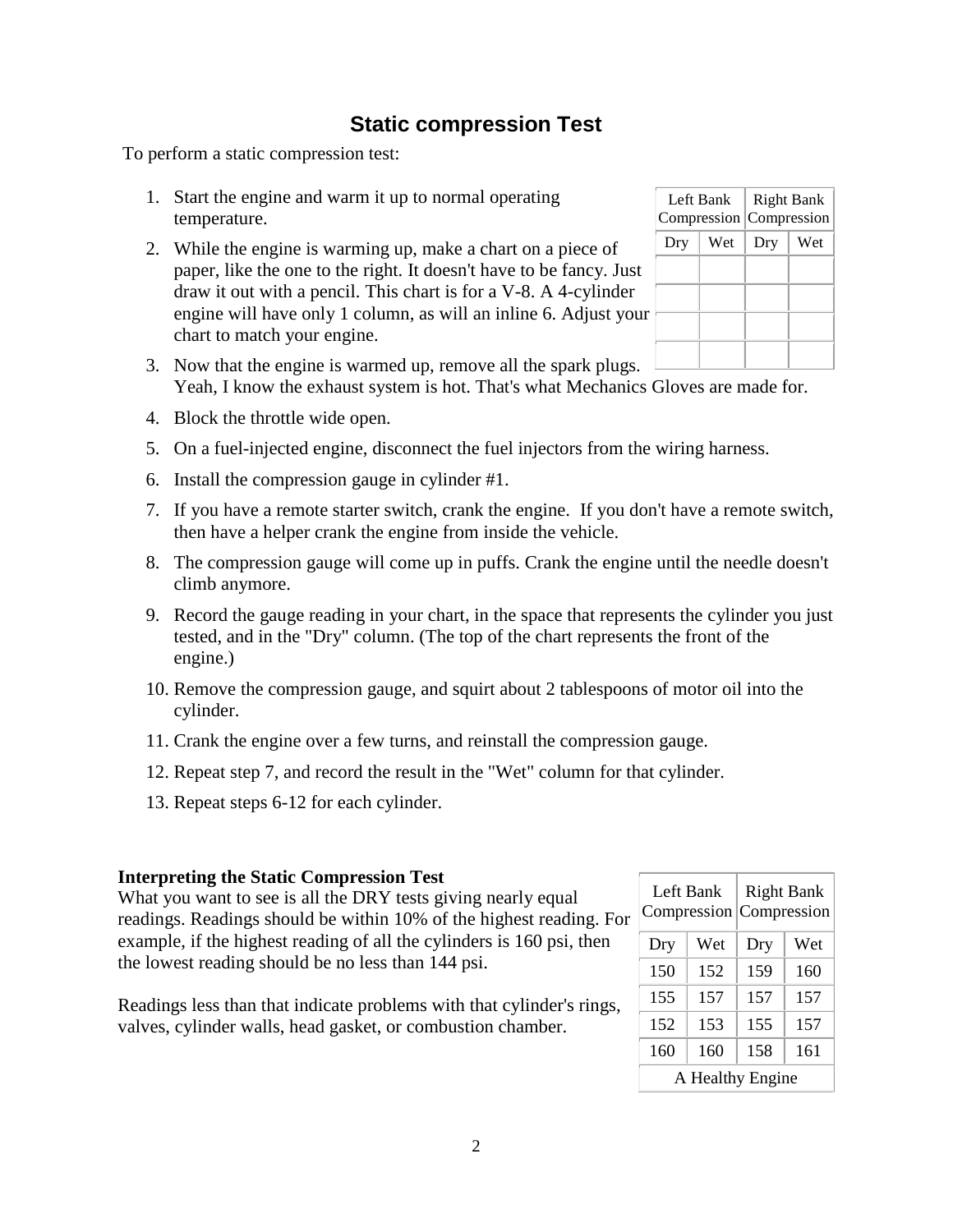The WET readings help you to narrow down the problem. This is because the oil you shot into the cylinder will collect at the top of the piston, lubricating the piston rings and increasing their seal.

If the **wet reading is significantly higher than the dry reading,** then the problem lies in the rings or cylinder walls. The problem is weak or worn piston rings, or a scored cylinder wall, or both. It does not, however, rule out leaking or burnt valves.

If the **wet reading and dry reading are nearly equal,** then the problem is in the head, valves, or head gasket. The problem lies in a burnt or leaking valve or seat, leaking head gasket, or cracked combustion chamber. It can also indicate a cracked cylinder wall.

You can compare your compression readings with other symptoms, too, to help narrow down the problem even further. For instance, if the head gasket is leaking, it may show up as a low dry test, low wet test, overheating, and air bubbles in the radiator while the engine is running.

A **zero pressure** reading on a cylinder indicates something is broken or badly cracked, like a piston, cylinder wall, or combustion chamber. In can also indicate a severely burned-out head gasket or a valve partially burned away.

**Two adjacent cylinders with low readings** usually indicate a bad head gasket, rather than mechanical damage to other parts. Usually. Not always.

| Left Bank<br>Compression |     | <b>Right Bank</b><br>Compression |     |
|--------------------------|-----|----------------------------------|-----|
| Dry                      | Wet | Dry                              | Wet |
| 140                      | 140 | 165                              | 165 |
| 154                      | 156 | 157                              | 170 |
| 152                      | 153 | 160                              | 175 |
| 170                      | 172 | 158                              | 178 |

Probably needs a valve job and rings. Note readings not within 10%, and wet vs. dry on right bank.

| Left Bank<br>Compression |     | <b>Right Bank</b><br>Compression |     |
|--------------------------|-----|----------------------------------|-----|
| Dry                      | Wet | Dry                              | Wet |
| 120                      | 122 | 159                              | 160 |
| 125                      | 125 | 157                              | 157 |
| 152                      | 153 | 155                              | 157 |
| 160                      | 160 | 0                                | 0   |

Probably a head gasket leak in the left bank. Something seriously broken at the back of the right bank.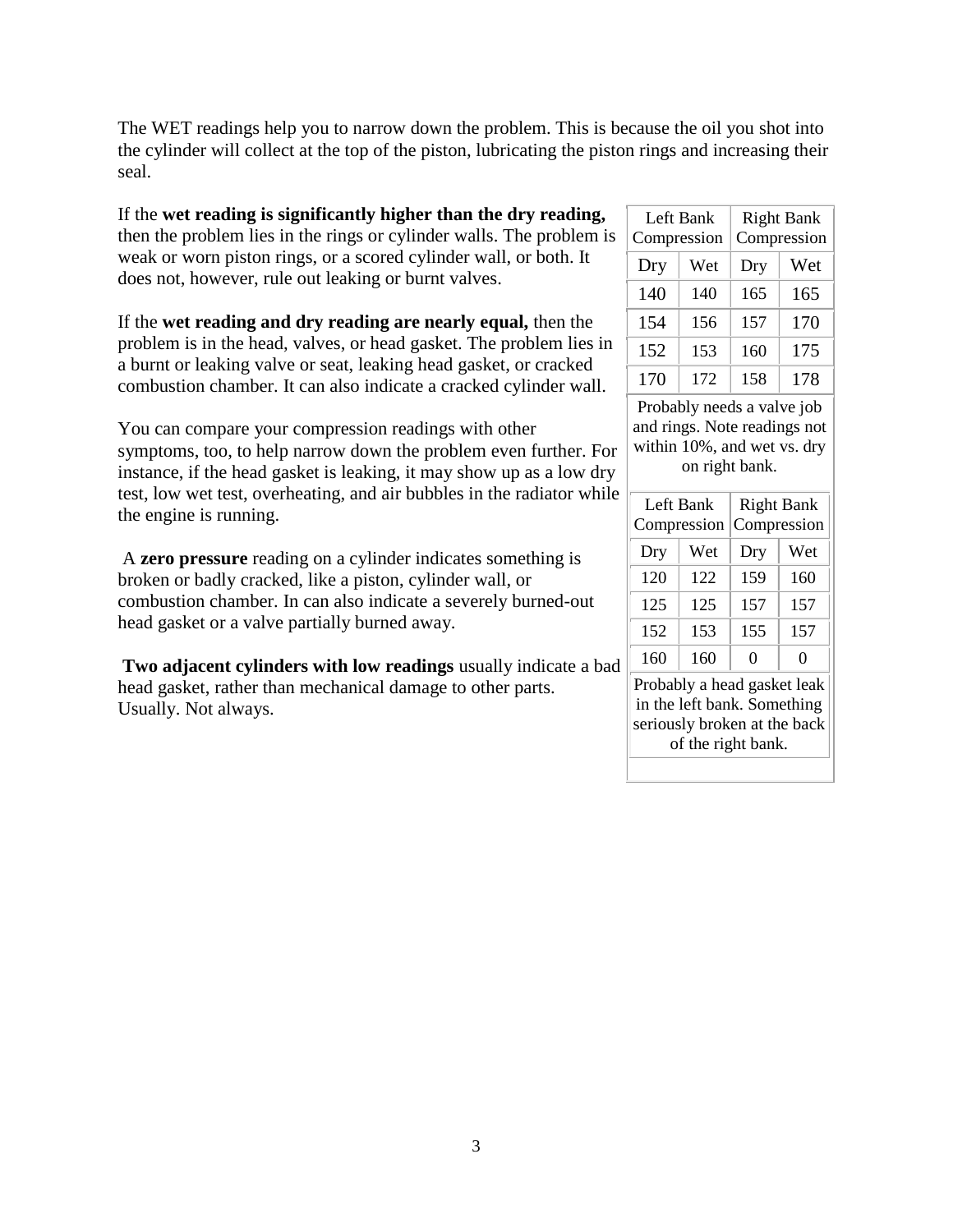# **Dynamic or Running Compression Test**

The tools needed for the dynamic test are the same as for the static test, but you MUST have a screwin type compression gauge, preferably one with an external pressure release valve.

The engine should still be warm.

**Do a static compression test first.** You need the results from the static test to interpret the dynamic test.

- 1. Make a new chart like the one on the right.
- 2. Remove the block holding the throttle wide open from the static test.
- 3. Install all the spark plugs except for cylinder #1, and connect the plug wires.
- 4. Ground plug wire #1 to the engine block. This is to protect the ignition system, and is absolutely necessary if your vehicle has a DIS ignition system (uses a pack of coils rather than a distributor).
- 5. Reconnect the fuel injectors. On a multi-port injection system, leave the #1 injector disconnected from the wiring harness.
- 6. Install the compression gauge in cylinder #1.
- 7. Start the engine and let it idle.
- 8. Release the pressure from the compression gauge, and let it pump up.
- 9. Record the compression reading for the appropriate cylinder in your chart, under the "Idle" column.
- 10. Reach over to the throttle linkage, and "BLIP" the throttle open and closed. The idea here is NOT to rev the engine. Just pop the throttle open to wide-open and drop it back, very quickly. What you're doing is letting the engine take a big gulp of air. But don't let it rev up!
- 11. Take the reading that now shows on the gauge, and enter it in the "Open" column.
- 12. Shut off the engine.
- 13. Reinstall #1 spark plug and plug wire. On multi-port injection, reconnect the #1 injector.
- 14. Repeat steps 3-13 for each cylinder.

|  |  | Left Bank   Right Bank    |  |
|--|--|---------------------------|--|
|  |  | Idle   Open   Idle   Open |  |
|  |  |                           |  |
|  |  |                           |  |
|  |  |                           |  |
|  |  |                           |  |